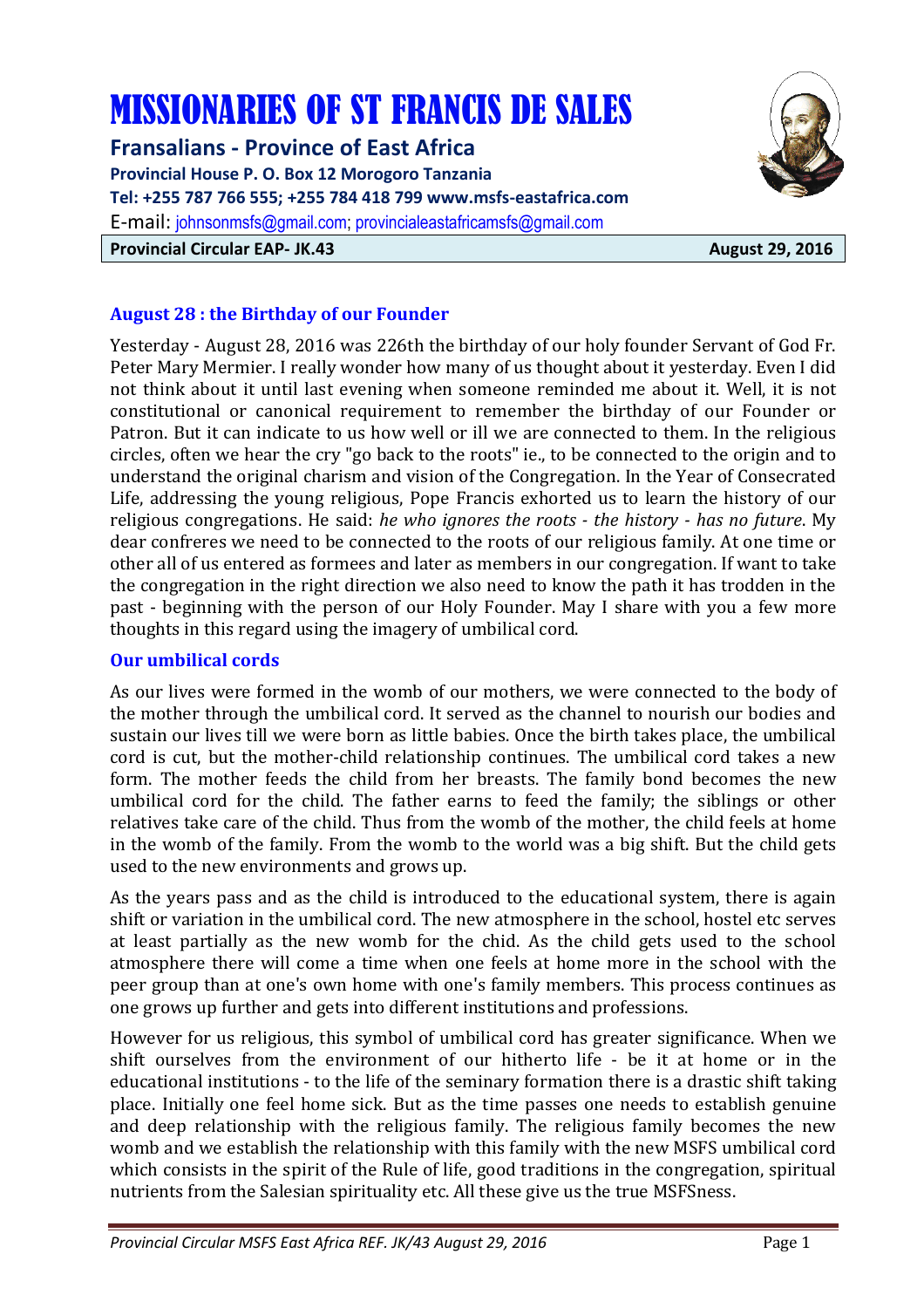#### **Wi-Fi Umbilical Cords!**

Wi-Fi implies - connected, but not bound. It can happen that one is connected to the religious family in a very superficial manner, without a genuine relationship with the community or the congregation. One *downloads* what one needs. The religious community is there to meet the needs of the individual. But once when the needs are met one can easily slip away. There is nothing to unplug or untie for the relationship to the community is not strong. For them the umbilical cord is usually outside the community. They enjoy comforts from the community without commitments to the community. When not provided they would miss the things from the community, but they would never miss the members of the community. This scenario is very detrimental to the religious life. Are we more connected to our families and the circle of our friends than to our own religious families? From where do we do we draw our strength and inspirations?

### **Invitation to look for the Spiritual navel**

The one who is really bound to the MSFS family will have the indelible mark of the navel in one's life. This spiritual navel is the *MSFSness* - being manifested in the way of life, behaviour and attitudes. My dear confreres, true *MSFSness* is not possible without being truly connected to the religious family. Is my cord really connected to the family?

In the womb the foetus is mainly a recipient and the mother is the giver. But as adult, in the spiritual womb of my religious family, it is not only that the family nourishes me but I must also contribute to the well being of the family. Sometimes as religious we live with a sense of entitlement without caring for our own obligations towards the congregation.

#### *Let us remember: One who does not care about the roots, has no chance of a good harvest.*

Our Founder Fr. Peter Mermier, our parents, our siblings, our teachers and mentors our formators and our superiors, our elders and our pioneers - all these form part of our roots. In different ways, at different levels and in different times we have drawn inspirations and strength from them. Let us be grateful to them and be firmly connected to our religious family with the strong umbilical cord of the sense of belongingness to the congregation.

### **Promoted for the Priestly Ordinations**

The following scholastics are promoted for the Priestly Ordination.

Deacon Aristidis Danda MSFS Deacon Jobin Karottukampadathil MSFS Deacon Stephen Mutisya MSFS Deacon Thomas Njue MSFS

As we congratulate them let us accompany them with our valuable prayers.

#### Dates of Priestly Ordinations

Three of our Deacons are given the dates of their Priestly Ordinations. God willing they will be ordained priests as follows:

- Deacon Thomas Njue MSFS 0ctober 22, 2016 (Embu Diocese, Kenya)
- Deacon Stephen Mutisya MSFS October 27, 2016 (Machakos Diocese Kenya)
- -
- Deacon Jobin Karottukampadathil MSFS December 28, 2016 (Pala Diocese, India)
- o The Priestly Ordination of Deacon Aristidis Danda MSFS is likely to be in the first week of December. We still await the final word from the Local Ordinary of Njombe Diocese, Tanzania.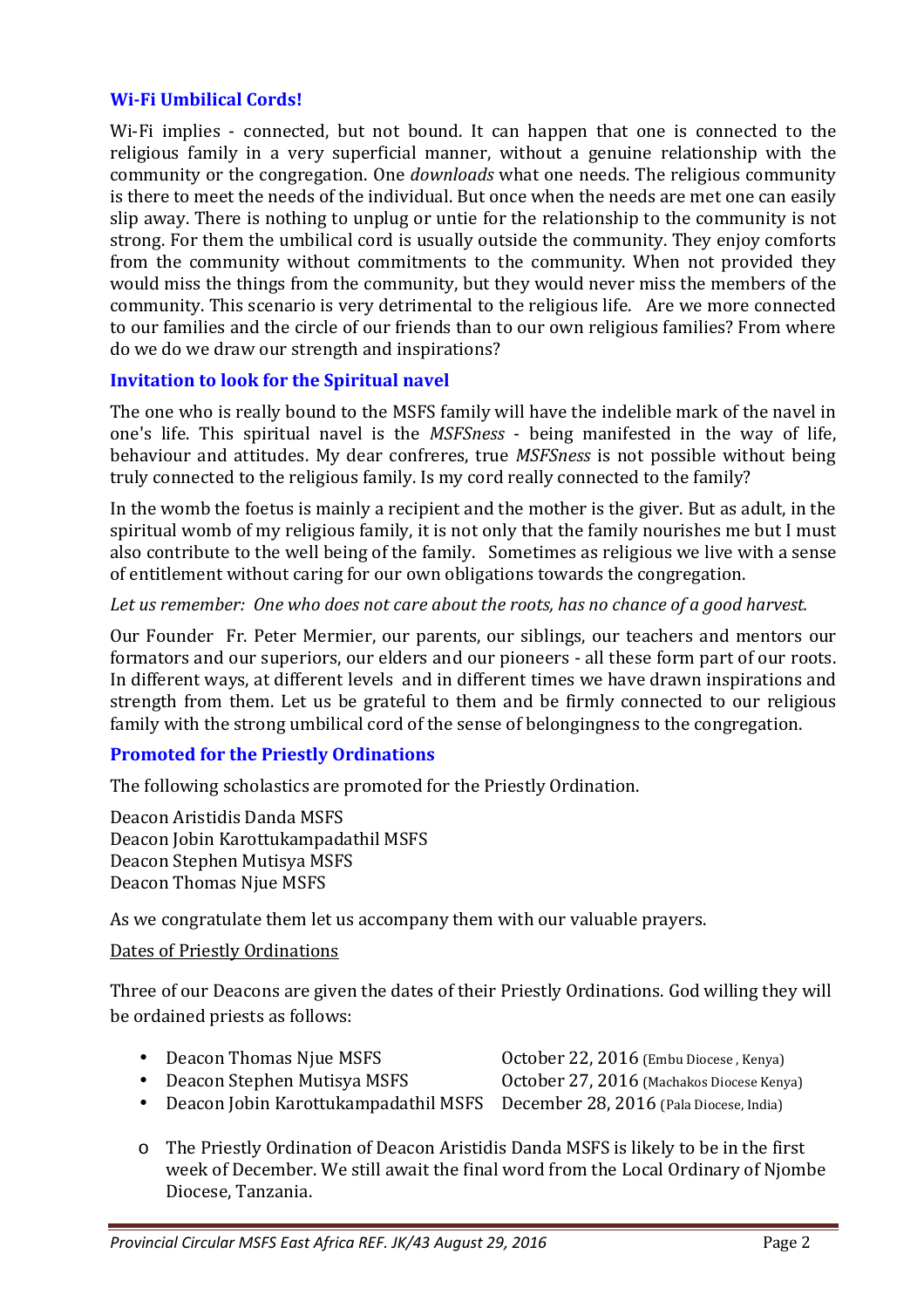## **First Profession at Fransalianum Kibaha, Tanzania**

On July 10, 2016, we had the first profession of 14 of our Novices (EA 8; SA-NE 2; MZ-NG 1; CC-SW 3). The ceremony was held during the Solemn Eucharistic celebration held at St. Francis de Sales Parish Mkuza. Congratulations and prayerful good wishes to the newly professed members of our Fransalian family. We wish them every blessing in their further stages of formation. Our congratulations and sincere thanks to the formators too for their selfless dedication.

#### **Final Profession at LCI**

The following scholastics made their final vows on August 23, 2016 at Lumen Christi Institute, Arusha, Tanzania.

Bro. Amal Neerolickal MSFS Bro. Gerald Mabiriizi MSFS Bro. Ibrahim Musajja MSFS Bro. Jonathan Muema MSFS Bro. Lawrence Sebowa MSFS

Our sincere congratulations to them and wish them a very enriching time of journeying with the entire congregation till the end of their days.

### **Scholastics' Gathering at LCI**

Being the year of *MSFS Formation for the mission of mercy and compassion*, in EA we have organized a gathering of all the MSFS Scholastics in East Africa. It was a unique time when 61 MSFS Scholastics from 7 countries and four MSAF Units in Africa came together from August 7 to 24, 2016. It was the first ever gathering of this kind in the Province of East Africa. The program consisted of seminars and retreat. Fr. Agnelo Fernandes MSFS gave three days seminar on *Formation for Mission and MSFSness*; Fr. Devasia Manalel MSFS was the resource person for the next three days for the topic on *Treatise on the Love of God Insights for daily life;* Fr. Charles Alphonse OFM Cap (from Rome) gave sessions on *Personal growth, finding the inner child and Brain Gym*. This consisted of many practical sessions. There were also sessions from Sr. Appolina Paul FCSM (from Tanzania) - *On the expectations of the religious and laity from the seminarians*. Sr. Feliciana Njagi CPS (from Kenya) shared: *Insights on the Challenges and Opportunities on the Formation in international context.* Fr. Johnson Kallidukil MSFS gave spiritual conference on *the need to develop a sense of belongingness to the congregation being aware of one's obligations*. There were also inspiring messages from the Superior General and the General Councillor in charge of formation.

At the end of the first part of the program ie the seminars, there was the simple but graceful celebration of the 40th Ordination Anniversary of Fr. Mathew Kozhuppakalam MSFS. From August 18, the brothers had their retreat guided by Fr. Mathew Kozhuppakalam MSFS. The culmination of the program was the final profession of five of our scholastics.

As we thank the Almighty God for the gift of numerous vocations to our religious family, let us continue to work as noble agents who promote and nurture good and worthy vocations to our congregation and to the service of God and his Church as a whole. My sincere thanks to the Director and the Staff of Lumen Christi Institute who hosted this gathering, making all the necessary arrangements. Our thanks to all the guides who shared their time and resources with our brothers. Finally I also thank our brothers who actively and cooperatively took part in every program. May God bless our congregation with many more good and worthy vocations.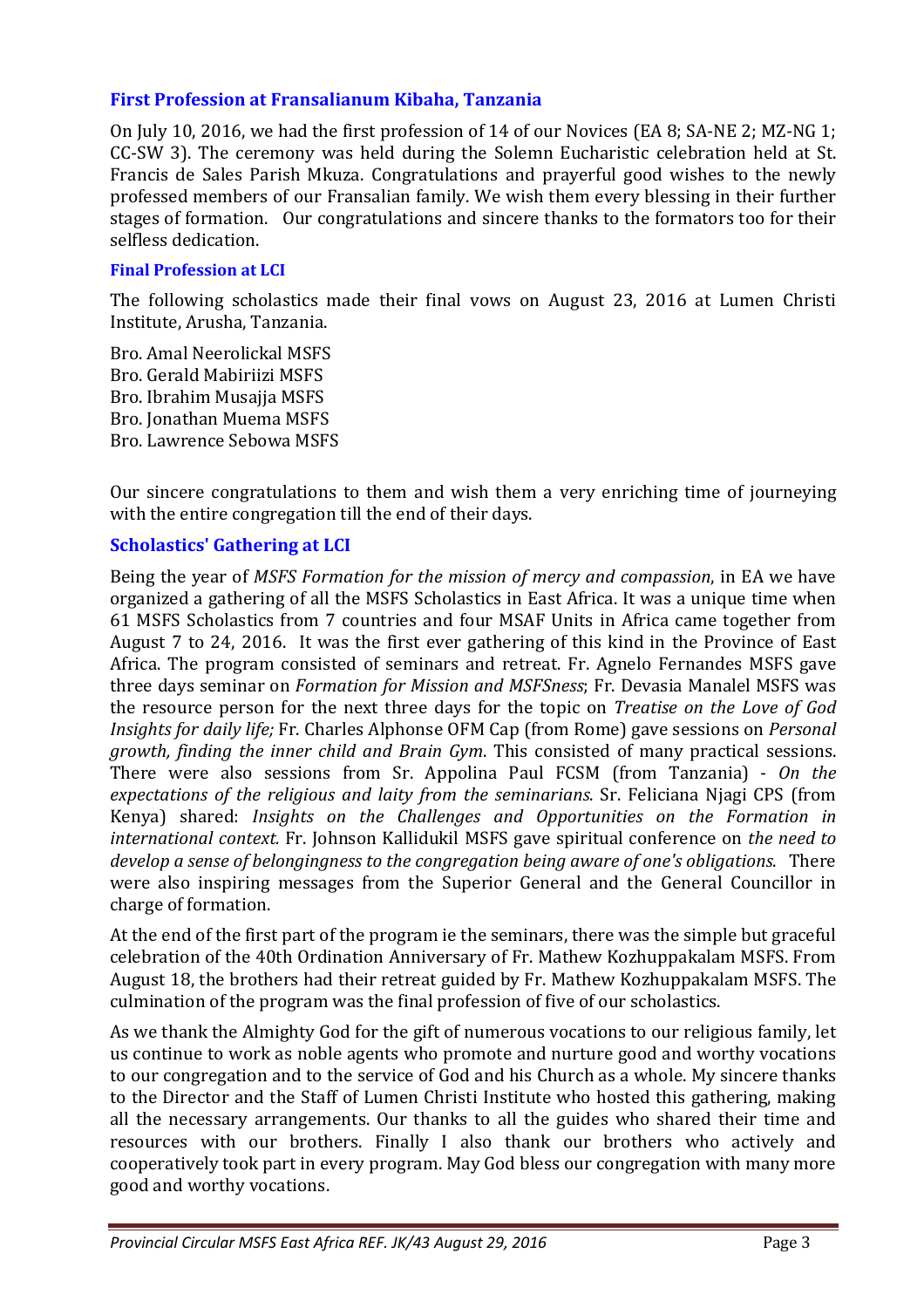## **Pilgrimage to the Holy Land**

Our confreres **Fr. Sebastian Nirappel** and **Fr. Jomon Vellachalil** made the pilgrimage to the Holy Land and attended the renewal course for the priests from July 16 to August 6, 2016. We thank all those people of good will who made this possible for us. May they be richly rewarded.

## **Delegation Superior : Mozambique**

Fr. Petrus Kullu is appointed as the Delegation Superior of Mozambique Mission for the second term. Besides, the Provincial Council has appointed Fr. Ranjit Tirkey, the Delegation Bursar, Frs. Georgekutty Arackaparampil Ranjit Tirkey and Henry Nedumkallel as Delegation Advisors. We wish Fr. Petrus and the team all the blessing in leading the MSFS Mission in Mozambique

### **Baraka 9**

Our news magazine, *Baraka* Issue no.9 is already out of the press. Hearty congratulations to Fr. Clement Sudhakar, the chief editor and to the contributors. Baraka 10 is due to be printed in December this year. This issue should cover the major events of our mission here from June to December 2016. You are kindly requested to give materials at the earliest. Please contact: clementsudha@gmail.com; editorbaraka@gmailcom.

The Baraka 9 is available in web.

Please go to http://www.msfs-eastafrica.com/images/baraka/baraka9.pdf

### **New Intake in Ndagani Aspirancy formation**

God has blessed us with 23 new candidates (1 Tanzania; 3 Kenya; 19 Uganda) who have joined us for the initial formation at our Fransalian Seminary Ndagani, Kenya. We extend a warm welcome to them and wish Fr. Stephen Ubadesi MSFS and the formation team a graceful time in initiating them to the Fransalian way of life. Our congratulations and thanks also to all the Vocation Promoters.

### **The Church Blessing in Mkuza, Dar es Salaam**

The newly constructed parish church in St. Francis de Sales Parish in Mkuza was blessed on August 13, 2016. His Eminence Polycarp Cardinal Pengo the Archbishop of Dar es Salaam together with His Lordship Bishop Salutaris Melchior Libena the Bishop of Ifakara Diocese, blessed the Church and consecrated the altar. Holy relics of St. Francis de Sales was deposited in the altar. The ceremony of blessing and the Eucharistic celebration was attended by over 3000 faithful. The very spacious and elegant structure of the new Church is the blessing of God, revealed in the good will and generosity of many. Our Sincere congratulations to Fr. Pius Kochuparampil the present parish priest and Fr. Sebastian Williams the assistant parish priest and all their predecessors all the faithful who tirelessly contributed for this new church . We also remember with gratitude all our benefactors and organizations who contributed generously for this cause.

### **The Church Blessing in Dakawa, Dumila - Dakawa now** *Parokia Teule*

On August 27, 2016 the church building of Dakawa Centre in the Parish of Dumila, Morogoro was blessed by His Lordship Telesphore Mkude, the Bishop of Morogoro. It was a great feast for all the faithful. On the same day the sacrament of confirmation was administered to 157 faithful, young and old. To the joy and surprise of every one Bishop announced Dakawa to be *Parokia Teule* (Station designated to be a parish in the near future). The patroness of the mission is St. Josephine Bakhita. Our Sincere congratulations to Fr. Joseph Poikunnel MSFS present parish priest and Fr. Kuldeep Kujur MSFS the assistant parish priest and all their predecessors and all the faithful who tirelessly contributed for this church and to the state of becoming a designated parish. We also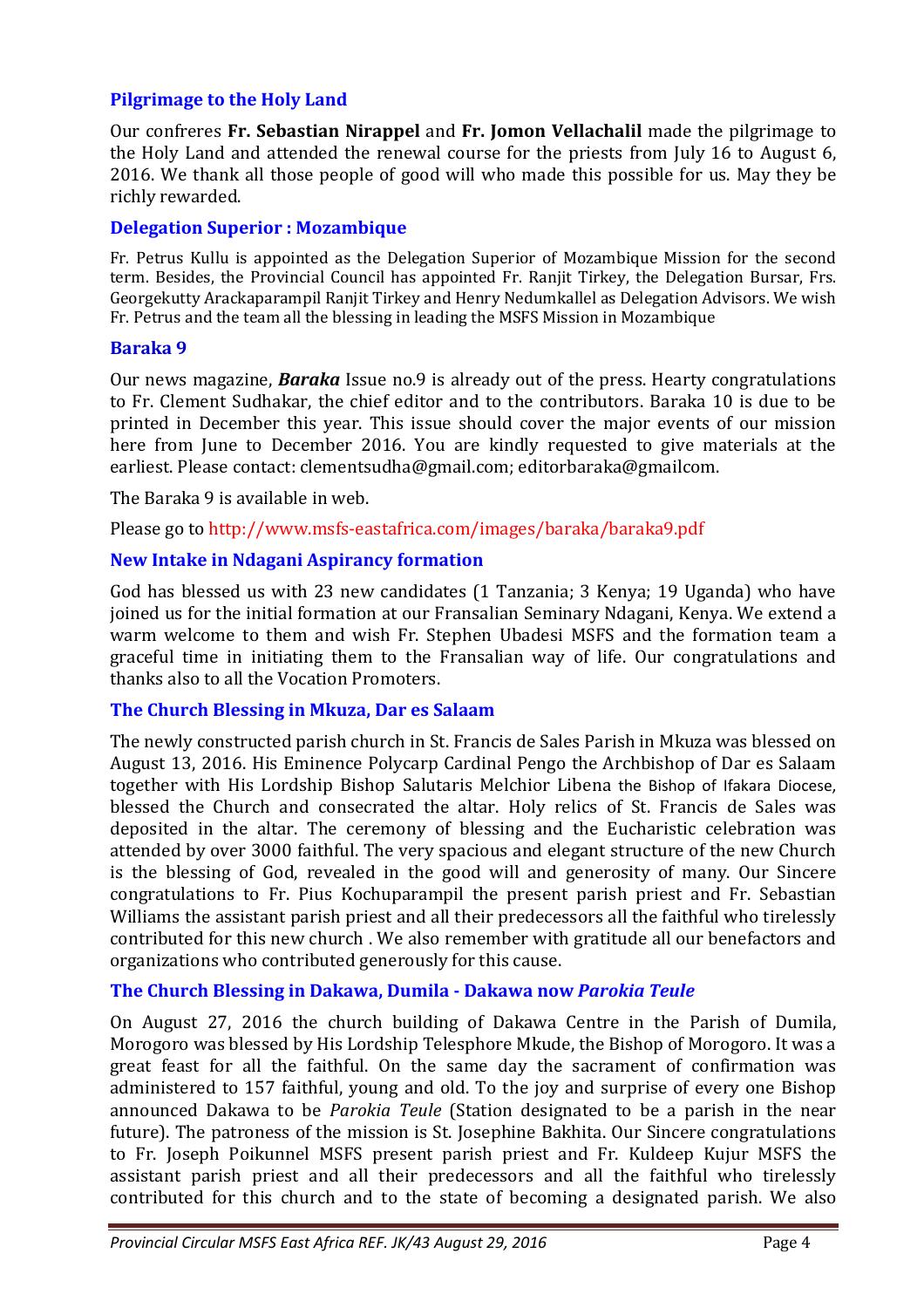remember with gratitude all our benefactors and organizations who contributed generously for this cause.

## **Confreres on Home Holidays**

| Fr. Joby Maruthomalayil MSFS    | from July 4, 2016 to September 4, 2016    |
|---------------------------------|-------------------------------------------|
| Fr. Santhosh Prakashbhavan MSFS | from August 20, 2016 to October 20, 2016  |
| Fr. Japhet Kirimi MSFS          | from July 15, 2016 to August 15, 206      |
| Fr. Sebastian Williams MSFS     | from August 20, 2016 to November 10, 2016 |

We wish our confreres a good time of relaxation and rest with their dear and near ones.

#### **Opening of the Mission in Swaziland**

MSFS in Africa has set foot in Swaziland the tenth country of our presence. The Southern African Region / North East India Province has taken this bold step and two confreres are there already learning the language. The official opening of the Mission in the parish of St Philip's in Swaziland is on September 25, 2016. As an expression of our solidarity and unity with the MSAF, Fr. Sebastian Kuzhupil MSFS and Fr. Thomas Kochuparampil MSFS - our two pioneers in Arica will be attending the function. They will also visit some other missions in South Africa and Namibia. Now they are in the process of getting the visa. Let us pray that everything will go well.

#### **News Snippets**

- $\triangleright$  The Diaconate Ordination of this year is planned to be on October 15, at JUCO Morogoro.
- $\triangleright$  Fr. David Susai MSFS has successfully completed well the first course of the German Language at MMB Pune. He has now three more. Congrats and good wishes.
- $\triangleright$  Fr. Francis Kallikattu left for Philippines on July 28, 2016 in order to participate in the renewal program at EAPI Philippines.
- $\triangleright$  As DSFS Sisters have discontinued their services in our SFS Integrated Primary School Katani from this academic year, we thank them for their kind services. There is now FCC Sisters (Ernakulum Province) who render their services at our School. We extend to them a warm welcome and wish them all the blessings.
- $\triangleright$  Hija Takatifu (Holy Pilgrimage) in Lububu will be on September 17, 2016 and the Hija Takatifu in Kashishi will be on October 7, 2016. I welcome all the confreres to make these pilgrimages as far as possible and to bring along the faithful from the places of our ministry.
- Fr. Stephen Gerald together with his Parish Priest Fr. Mag. Roman Schwarz and some parishioners are with us in EA for a short visit and exposure to the mission. We accord to them a warm welcome and wish them a very pleasant time in Africa.
- $\triangleright$  We have a new candidate from India in the person of Joseph Puthenkudy. He has completed his Degree in Business Administration. He will be for some time in our community in Ipuli for the initial formation. We extend a warm welcome to him.
- $\triangleright$  Fr. Rajesh Jayaseelan MSFS, who was serving at LCI from Feb 2015 is gone for higher studies to Portugal. We thank Fr. Rajesh for his kind services and wish him all the blessing.
- Fr. Kurian Kollapallil MSFS will be going for a pilgrimage to Rome from August 28, together with some his parishioners in USA to participate in the Canonization ceremony of Bl. Mother Theresa. We wish them a safe journey and request their prayers for our missions.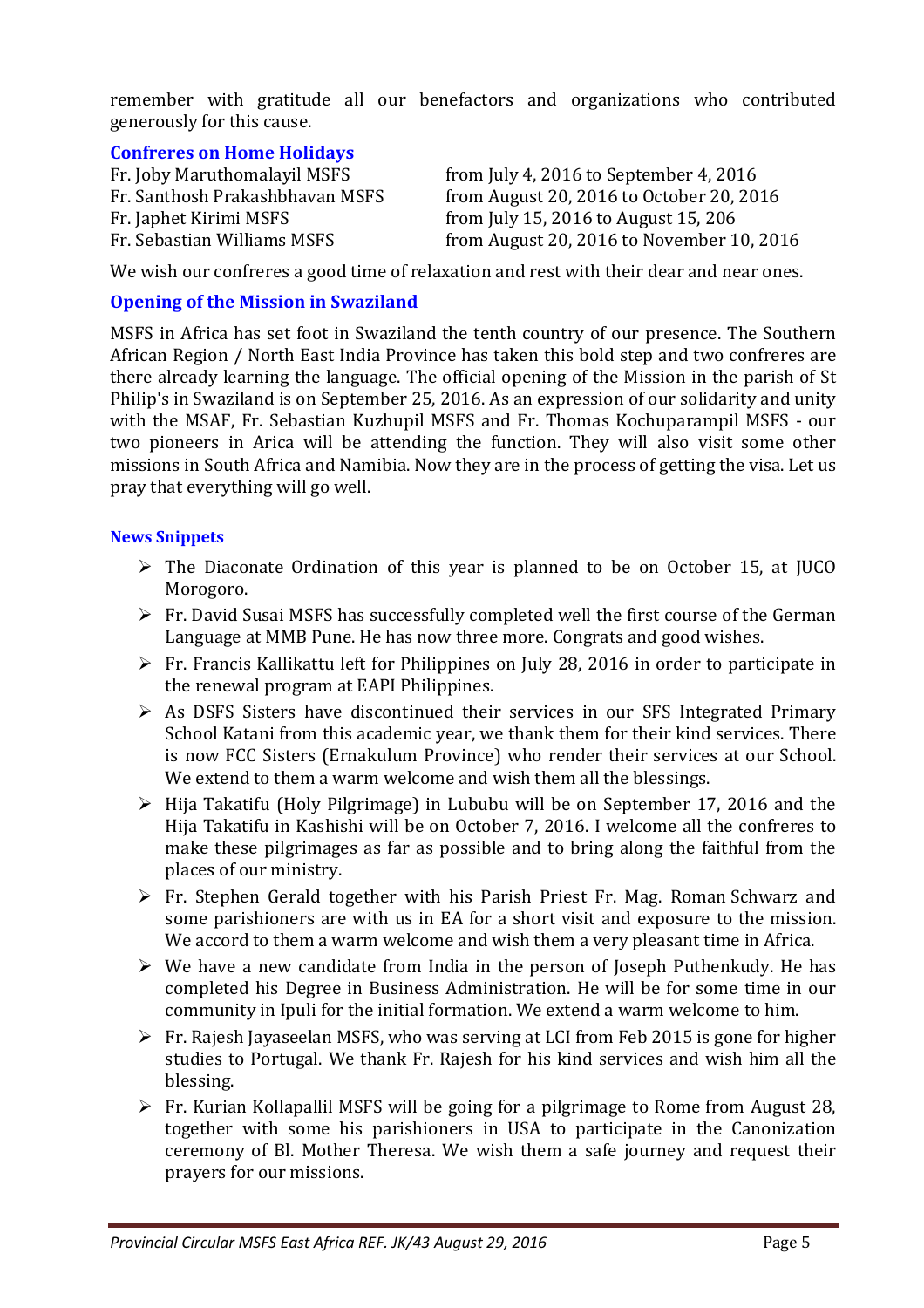- We extent a warm welcome to Bro. Clement Leonard MSFS from Nagpur Province, who has joined LCI for the Philosophy formation. All the best and blessings of God dear Bro. Clement.
- $\triangleright$  Fr. Zachariah Burofero MSFS is doing now pastoral ministry in Archdiocese of Agrigent, in Sicilia in South Italy. His contact number is +39 3511759113.
- $\triangleright$  Fr. Johnson Pathiyil MSFS is now doing pastoral ministry in the Diocese of Wuerzburg, Germany.
- $\triangleright$  Deacon Jobin Karottukambadathil is assigned to do the ministry in the Noviciate, with weekend pastoral assistance in Mkuza Parish, from October 3 to November 3, 2016.
- $\triangleright$  We have obtained the Title Deeds for our plots in Kampala, Uganda and Turiani Tanzania. Congrats to our confreres who tirelessly worked on the matter.

### **New Address**

Fr. Kurian Kollapallil MSFS St. Joseph Church 415 Ormsby St. MI 49221. USA. Tel. +1 517 265-8938.

#### **Greetings from Fr. Francis Kallikattu MSFS in Philippines:** *excerpt from his mail:*

*My dear Fathers and Brothers, Greetings from Philippines.. I hope everything goes well with you. Here I am fine and studies are in full swing. We are 48 participants for this course "PRULM" (Pastoral Renewal and Updating for Leadership and Mission) , from all over the world. We started our course on August 2, 2016 with three days retreat as an orientation to this course. It was really an enriching experience. It was something different from the retreat we are used to. Most of the classes are based on psychology and spirituality. It really helps one to have a holistic transformation. Here I am really busy with lot of discussions and writing assignment every week. It is really an experience to live in a multicultural community and to see the beauty and uniqueness of each person and their cultures.* 

*The climate is here a little warm and sultry. Last one and half weeks it rained day and night! Food is ok here everything is boiled in the water nothing fried. Hence it is very good for health. Last weekend I paid a visit to our MSFS fathers at Molino Cavite, around 50 km from here. Please continue to pray for me. I will update to you later. My contact number is +639152707355* 

We wish Fr. Francis Kallikattu all the blessings in the new task entrusted to him.

### **Greetings from Fr. Tomy Kattikanayil MSFS in USA:** *excerpt from his mail:*

*My dear Fathers and Brothers, Greetings from USA ! I started my journey on July 13 evening from Dar es Salaam and landed in Detroit, USA on July 14, 2016 at 9.30 pm. I had a pleasant journey from Dar to Detroit. Fr. Kurian was there at the Airport to welcome me. From the Airport it took 1.30 hrs to the parish where Fr. Kurian is working. He has a parish and he is the administrator of the parish. At present I am staying with Fr. Kurian. I have already passed the test and obtained the driving licence. I was in Dallas, Texas recently for the Vice-Provincial Congress of the USA Vice Province. It gave an opportunity to meet all the members who are working here.*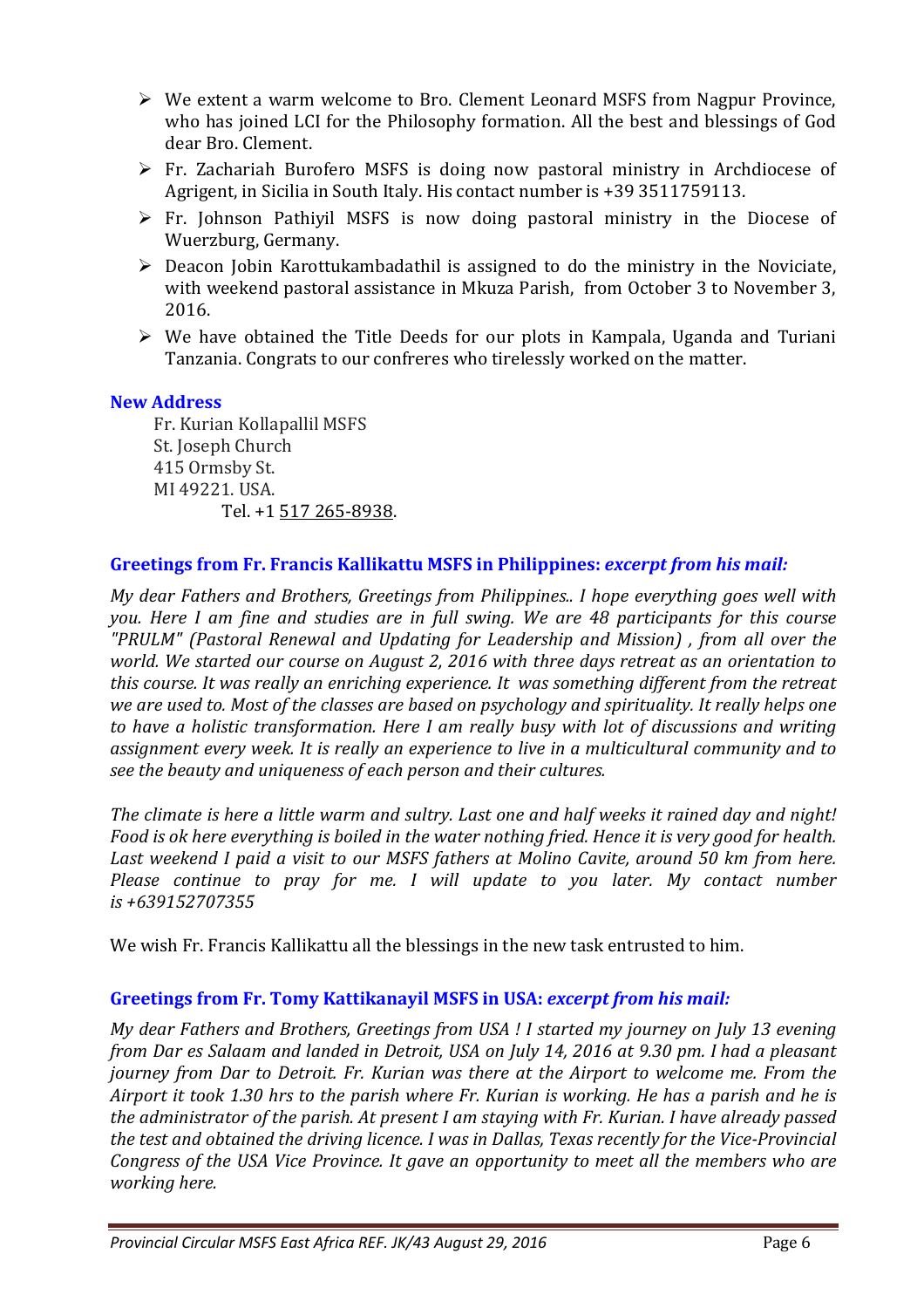*I had a meeting with Bishop of Lansing diocese, he welcomed me to the diocese. I have to take charge on September 1, in the Sacred heart Catholic Church in Hudson. Hudson is only 30km away from the parish of Fr. Kurian. So on Sept 1, I will be going to my parish. It has two churches and one school. I request your valuable prayers for me as I start my pastoral ministry in USA. I take this opportunity to thank all of you for your great support and prayers and I assure you my prayers. God Bless you.* 

*My contact number is: +15172709127.* 

We wish Fr. Tomy Kattikanayil all the blessings in the new task of ministry in USA.

# **The Office Number of Provincial**

The Office Number of the Provincial's office is: **+255 784 418 799.** This is the contact number printed on the CELEBRET given the priests. This is also in WhatsApp. Soon we will have official WhatsApp Group for EA. I request you to save this number in your system and send to me a message.

# **Prayers requested for our departed Confreres**

- Fr. G. Dominic Savio aged 47, South East Province died in an accident on July 1, 2016.
- Fr. Jose Thenganakunnel MSFS of North-East Province aged 66, died on July 16, 2016.
- $\text{F}$  Fr. Melchiades Dalgado MSFS of Nagpur Province aged 87, died on July26, 2016.
- $\pm$  Fr. Alexander Kottam MSFS of Vizag Province aged 85, died on August 7, 2016.
- $\frac{1}{\sqrt{2}}$  Bro. George Clement Anthony MSFS of Pune Province aged 23. He was doing regency and he died on August 29, 2016

*May they Rest in PEACE!* 

Kindly offer the suffrages for the departed confreres as required of our Rule of Life.

### **My Program**

September 2016

| $6 - 8$   | Njombe (visit to the family of Deacon Aristides Danda)                  |
|-----------|-------------------------------------------------------------------------|
| 12-13     | Dodoma                                                                  |
| $14 - 15$ | Mwakata                                                                 |
| 16        | <b>Bukene</b>                                                           |
| 17        | Lububu - Hija                                                           |
| 18        | Kashishi                                                                |
| 19-20     | Ipuli, Council Meeting                                                  |
| 21        | Back to Morogoro                                                        |
| $26 - 27$ | In LCI                                                                  |
| 28        | Travel to Kenya                                                         |
| $28 - 30$ | Machakos-Embu (Visit to the families of Deacons Thomas Njue and Stephen |
|           | Mutisya)                                                                |

In the month of October and partly in November, I will be in India in order to participate in the PIF PEA Meeting in Vizag and to meet our confreres in India, very specially Fr. Joseph